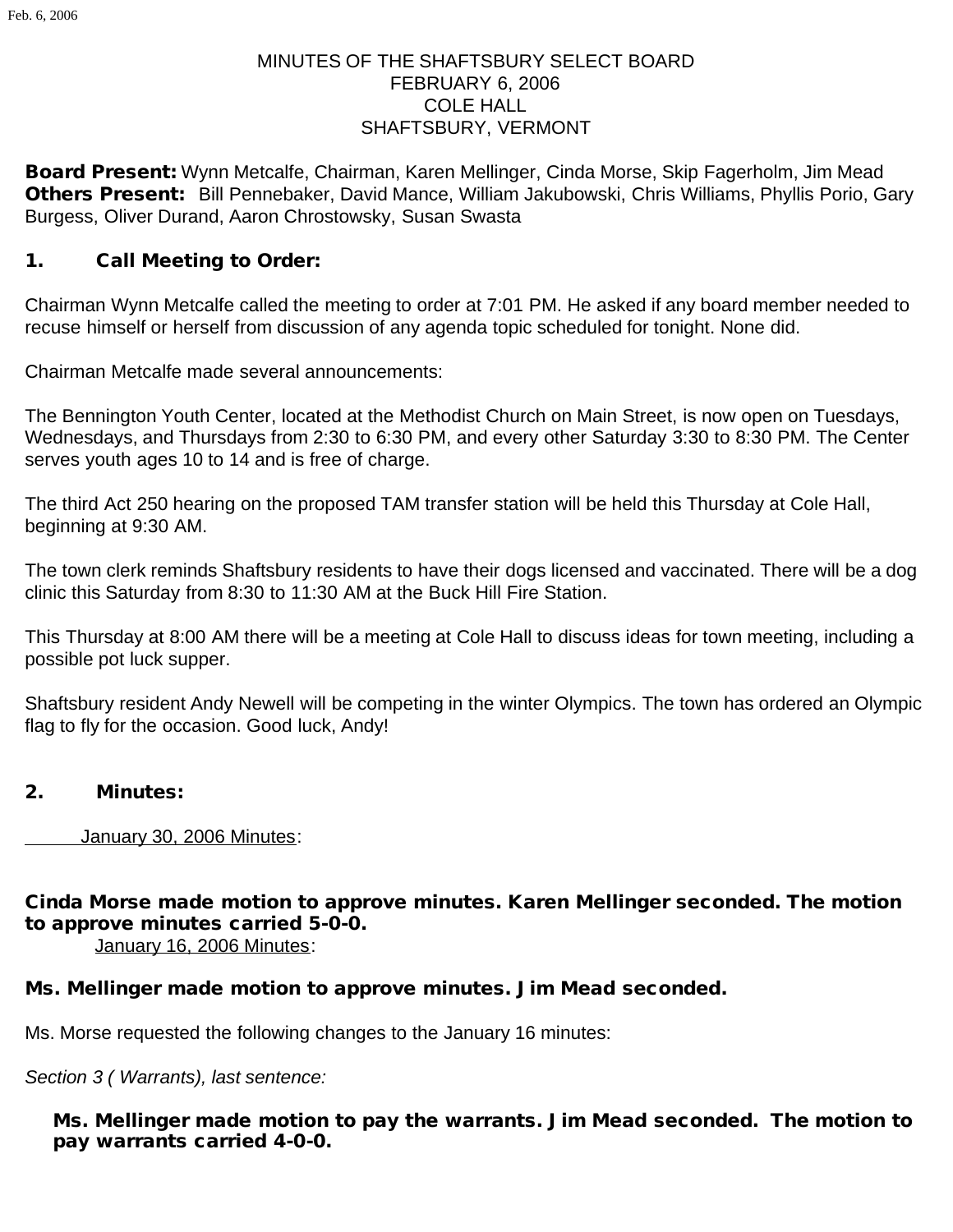*Section 5 ( Town Administrator's Report), first sentence:*

Town Administrator Aaron Chrostowsky distributed a draft of the town meeting warning to board members.

*Section 7 (Development Review Board), third paragraph:*

Board members discussed the function of a DRB,

### The motion to approve minutes carried 4-0-1.

#### 3. Warrants:

The following warrants were presented for approval:

| $\bullet$ PR#31 $-$ | \$7,435.08   | <b>Payroll Warrant</b>                    |
|---------------------|--------------|-------------------------------------------|
| $\bullet$ AP#37 $-$ | \$ 16,624.20 | General Warrant (includes fuel oil, sand) |

#### Ms. Morse made motion to pay the warrants. Ms. Mellinger seconded. The motion to pay warrants carried 5-0-0.

#### 4. Public Comments:

Chairman Metcalfe thanked the planning and zoning boards for their huge effort on the TAM transfer station process.

### 5. Town Administrator's Report:

Aaron Chrostowsky distributed a certificate of mileage chart from the state for board signatures. He reported that there had been no changes in the figures, which are used by the state to calculate the amount of funding provided by the state for highways. Ms. Morse asked Mr. Chrostowsky about Austin Road, and he replied that a correction had been made for that road last year.

Mr. Chrostowsky also distributed a state program development form reviewing town bridges to be read and signed by the board. He stated that the report had concluded that the town's bridges are in good shape. Highway Foreman Ron Daniels has reviewed the report.

Ms. Mellinger asked about the status of ancient highways legislation and the town's preparation for it. Mr. Chrostowsky said that he and Mr. Daniels are on top of it. Ms. Morse stated that legislation has not yet gone through and that it is expected that all state roads will not be documented until 2013.

### 6. Road Report:

In response to a *Bennington Banner* editorial criticizing that state of Shaftsbury roads, Mr. Mead said that he wants residents to know why the roads are in such poor shape. January was a month of warm days, freezing nights, and a lot of rain, which was very rough on road surfaces. The grader has been at work, but because of the weather road conditions deteriorate again right away.

Mr. Mead stated that throwing gravel on the roads does not fix the problem, and it would take much more gravel than the town can afford to permit proper crowning on all roads. He noted that roads where fabric has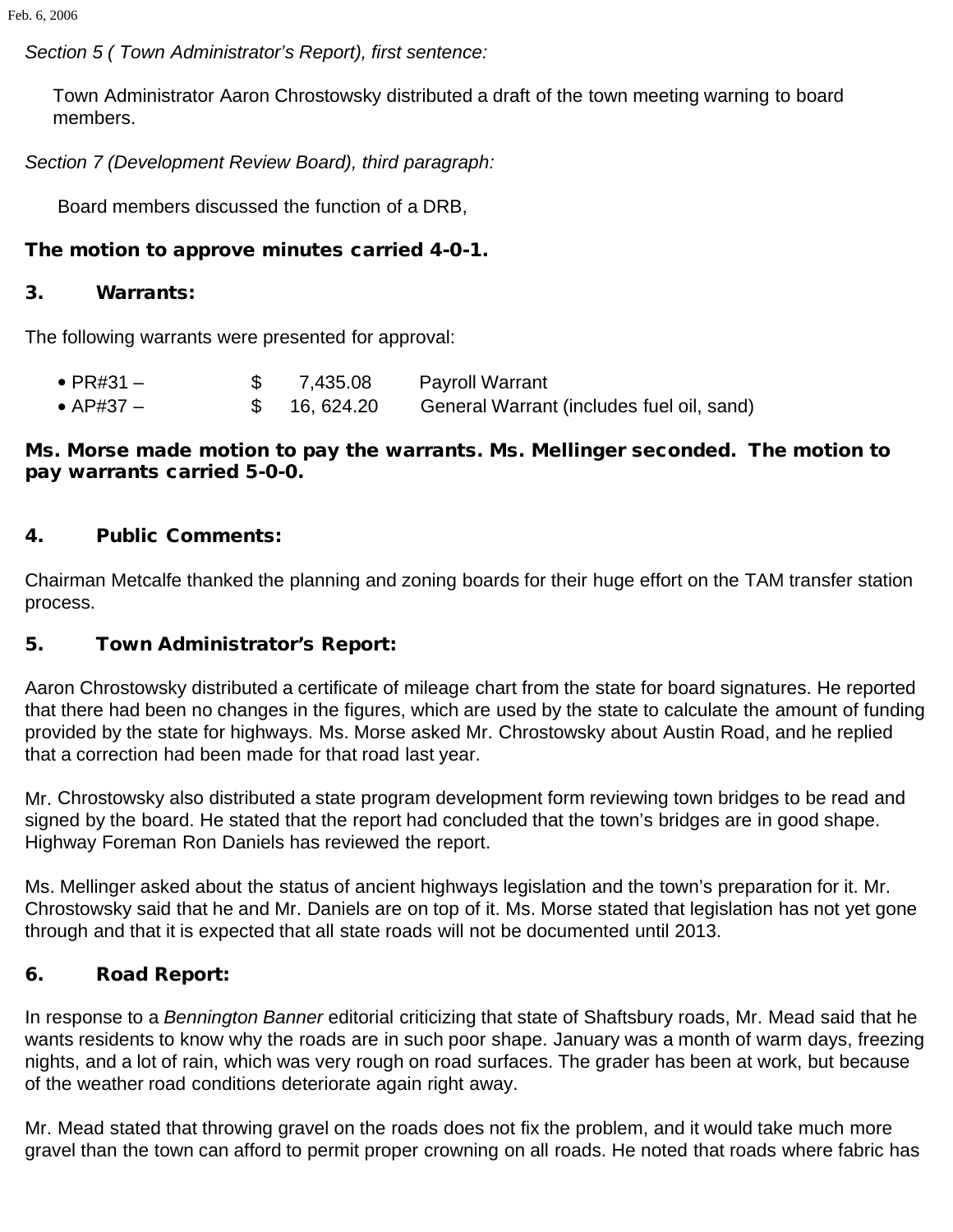been put down are in better shape, and the town wants to use fabric on Sawmill, Shaftsbury Hollow, and Murphy Hill Roads this summer. Mr. Daniels is looking into an alternative fill to use instead of gravel. It would cost more, but probably work better. Mr. Mead reported that the new truck should be here in a week or two.

## 7. Liquor Licenses:

Mr. Chrostowsky stated that three liquor licenses, for Paulin's, Thyme Tables, and Shaftsbury Country Store, are being renewed. He passed them to the board for signatures.

## 8. Acceptance of Box Culvert and Mowing Bids:

Mr. Chrostowsky reported that Mr. Daniels is still reviewing bids for the Myers Road box culvert, so that bid is not yet ready for a decision.

Mr. Chrostowsky reported on his conversation with David Hosley concerning Mr. Hosley's bid for roadside mowing. A one-year contract would be acceptable. Mr. Hosley tries to cut as far back as possible on each side of the road, and estimates the cut as five feet in width. He does cut brush as well. The cost for one complete mowing is \$8400.

### Mr. Mead made motion to sign a one-year contract for mowing with David Hosley. Ms. Morse seconded.

After a brief discussion the board concluded that it would be a good idea to try Mr. Hosley's services for a year. This should allow the town mower to concentrate on intersections or other special areas.

## The motion to sign a one-year mowing contract carried 5-0-0.

Mr. Fagerholm asked if it would be possible, since there is no snow cover, to have town employees doing some brush work. Mr. Mead replied that the men are busy with maintenance and repairs, but that he will mention this to Mr. Daniels.

## 9. Landfill Closure:

Chairman Metcalfe reported that the town has \$347,000 available for landfill closure, and that the only bid received was for \$680,000. When he spoke with Buzz Surwillo, who agreed that the bid was outrageous, Chairman Metcalfe reminded Mr. Surwillo that the state had given the town this low estimate for prospective landfill closure costs. He said that Mr. Surwillo had no response.

Mr. Chrostowsky reported on estimated cost of a synthetic liner from the Terrafix Co. of Maine, and said that Terrafix will be talking to KAS about the landfill closure project.

Chairman Metcalfe stated that discussions are still ongoing with Capital Earthmoving, an earlier bidder. He also reported that Rep. Alice Miller is checking out the possibility of state funds that may be available for landfill closure.

## 10. Development Review Board (DRB):

Chairman Metcalfe announced that candidates for the DRB and for the planning commission would now be interviewed. Each candidate briefly spoke about his or her experience and reasons for interest in serving, and took questions from board members. The candidates are: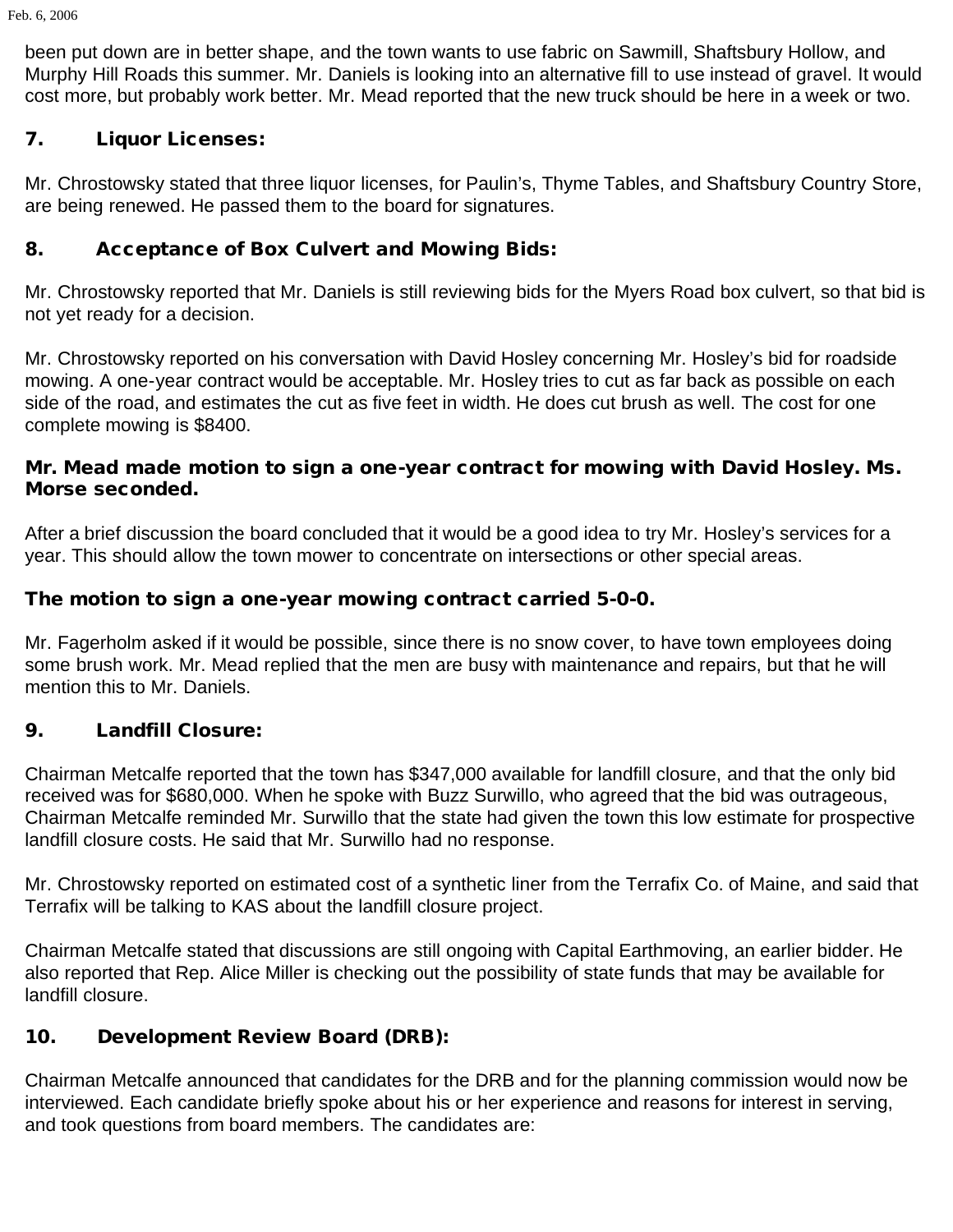Feb. 6, 2006

1. David Mance -- Mr. Mance highlighted his service with the town's joint planning and zoning board, and subsequently with the planning commission, beginning in the 1980s. He has experience in land use planning, surveying, and forestry, and has dealt with various DRB's and planning and zoning boards in Vermont and New York. Mr. Mance stressed his longstanding commitment to the town and to planning, which he would like to continue with service on the DRB. He feels it is critical for the DRB to deal uniformly with everyone and believes that the creation of a DRB will streamline the application process. In reply to a question from Ms. Morse, Mr. Mance stated that he may have to recuse himself more often when serving on the DRB than he has had to do with the planning commission, but feels he has a clear understanding of "where the line is."

2. Bill Jakubowski -- Mr. Jakubowski described his experience as a zoning administrator for eight years, health officer for four years, and planning board member for more than six years. He feels that he has particular skills in talking to people and arriving at compromises and would bring those qualities to DRB service. Like Mr. Mance, Mr. Jakubowski feels that all applications should be treated equally. He also agreed with Mr. Mance that the zoning administrator should now have an increased role in helping applicants with preparation. He stated that the town needs to address affordable housing, which he feels will necessitate coming up with a code for multiunit housing. Mr. Jakubowski does not believe a select board member should serve on the DRB and in general would like to see a wider representation of town residents on boards.

3. Chris Williams -- Mr. Williams has served on the planning commission for six months and would like to continue on the newly defined planning board. He feels that this would dovetail with his current work in inventorying town gravel pits and mapping a strategy for dealing with them. Mr. Williams felt that a DRB would end artificial jurisdiction lines between planning and zoning. Citing his experience as an architect in dealing with numerous commissions and complex regulations, he advocated for keeping regulation to a minimum.

4. Gary Burgess -- In applying for the DRB, Mr. Burgess noted that he has served on the zoning board for eight years and chaired it for two years. He feels that a DRB will expedite the permit process. In response to a question from Ms. Morse, Mr. Burgess stated that he has had to recuse himself twice in zoning cases, and that, as a contractor, it is possible that there would be situations requiring recusal on a DRB. His planning priorities would be a consolidated, compact industrial zone and consolidated housing.

5. Phyllis Porio -- Ms. Porio has served on the economic development committee and has been on the zoning board for one year. She would like to serve a two-year DRB term. Ms. Porio feels that she would bring the unique perspective of a layman to the DRB, and that she has the ability to provide analysis and structure and to force a resolution. Like other candidates, she thinks that a DRB may help streamline an unwieldy process, and agrees that the zoning administrator will have a larger role in helping applicants to prepare. Ms. Porio's priorities would be to encourage business in order to broaden the tax base, and to protect the character of the town. She disagrees with Mr. Jakubowski that a select board member should not serve on the DRB, stating that serving on both boards would facilitate communication.

Chairman Metcalfe thanked the applicants. In further discussion of the DRB, Chairman Metcalfe stated that the planning and zoning boards had recommended seven members for the DRB, five for the planning commission. There are three more DRB applicants who were not at the meeting.

Mr. Jakubowski said that it may be necessary to hire a professional secretary to record DRB meetings, to ensure that the minutes will have full information in the event of controversy. Mr. Mance stated that he does not believe there will need to be more than two DRB meetings a month. Mr. Williams said that there will need to be some way to link planning with the DRB to avoid the danger of planning becoming isolated. Ms. Porio asked if someone could serve on both planning and DRB, and Mr. Chrostowsky replied that state regulations do permit this.